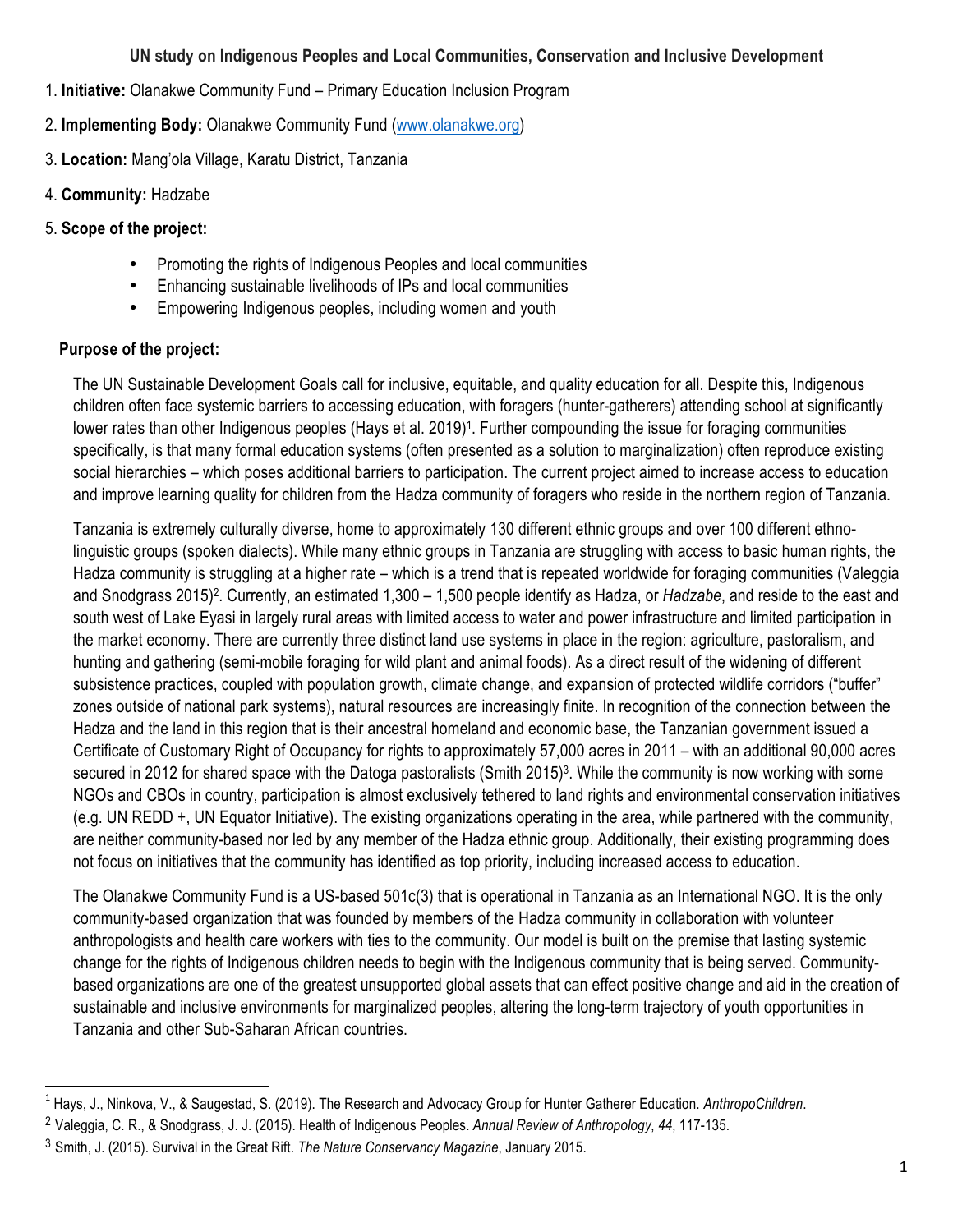## **6. Methods:**

The Primary Education Inclusion Program began as a way to increase access to primary school education for Hadza children at the Endamagha Primary School in Mang'ola village in the Karatu region. The project was identified by the community as a top priority to begin addressing the education gap that exists between the Hadza and other ethnic groups in Tanzania. Despite numerous international instruments advocating for universal rights to education, Indigenous peoples do not fully enjoy these rights. Out of a total student population of approximately 600 children attending the Endamagha Primary School, only 80 of these pupils are from the Hadza community.

The aim of the initiative was four pronged: (1) to provide uniforms and basic school supplies for Hadza children in the community who are in attendance at Endamagha school; (2) to provide reliable transportation to and from school, which is often a barrier to voluntary participation from families living in remote areas; (3) to provide the school with necessary equipment to provide additional supplemental learning materials that might work towards fostering inclusivity; and (4) to provide sports equipment so that children from across ethnic groups attending the school can play soccer – as a way to promote social inclusion and communication across cultural barriers.

Fundraising for these initiatives took place primarily in the United States, Tanzania, and the United Kingdom (although donations from donors in other nations were received). The board used an online fundraising platform based in the US and all funds raised were transferred to Tanzania. The team on the ground consisted of all Tanzanian nationals, all volunteers: two Hadza community members (one is the Co-founder and Co-leader of Olanakwe and one is a teacher in the school), the headmaster, and the project manager – who is a nurse from a different ethnic group who volunteers in the community.

## **7. Results, Conclusions, and Recommendations:**

Results included: (1) the purchase of basic school supplies (pencils, rulers, notebooks, etc.) for every Hadza child in attendance at the school; (2) the procurement of safe and reliable transportation for approximately two dozen Hadza children attending school to return home to residential camps over winter break in December 2020; (3) the purchase of a laptop computer, photocopy machine, and solar panels to operate the equipment; this purchase was identified in a community meeting between Hadza representatives and the headmaster as a necessary way to deliver additional printed educational materials for Hadza children entering the school system; and (4) the purchase of soccer equipment and uniforms so that students can participate in matches at the school and regionally. Like all sports, soccer fosters social inclusion, the process of improving how individuals and groups take part in society – in this case, the school community.

Three major conclusions can be drawn from the project. First, the speed and efficacy in which this programming was carried out demonstrates that the Hadza community was ready for a self-led organization. Incorporated in the US in June 2020 and in Tanzania in September 2020, all initial stages of this project were complete by February 2021. Second, one of the reasons why the programming was so effective may be linked to the mission and structure of Olanakwe Community Fund. As a community based mutual aid organization, it is member led, member organized, and everyone is welcome. It is structured as nonhierarchical and supports the principles of democracy, shared leadership, and consensus-based decision making - thus promoting egalitarianism, a key feature of Hadza social identity. Third, and arguably most significantly, we concluded that community interest and need currently outpace our current strategies and we are actively working to scale-up.

We faced several challenges while implementing the project. As we make decisions via consensus, board meetings are very long and must be done via telephone – both in accommodation of board members residing in three countries and best practices during the COVID-19 pandemic. We solved this issue by scheduling 2 hours for each meeting, leaving room for connectivity issues or needing to re-connect some board members multiple times throughout the meetings. An additional challenge that we faced was how to handle the overwhelming support from the community, at large, that led to further requests that were not part of our initial programming. Members of Olanakwe Cummunity Fund have now been approached by the headmaster from another rural school serving Indigenous children, including Hadza, in Yaeda Chini. This primary school has approximately 800 students – the percentage of Hadza students is yet unknown as we have not begun programming in this region of Lake Eyasi. Finally, an additional challenge is that it has become very clear that we need to expand beyond fundraising and will begin in 2021 to solicit